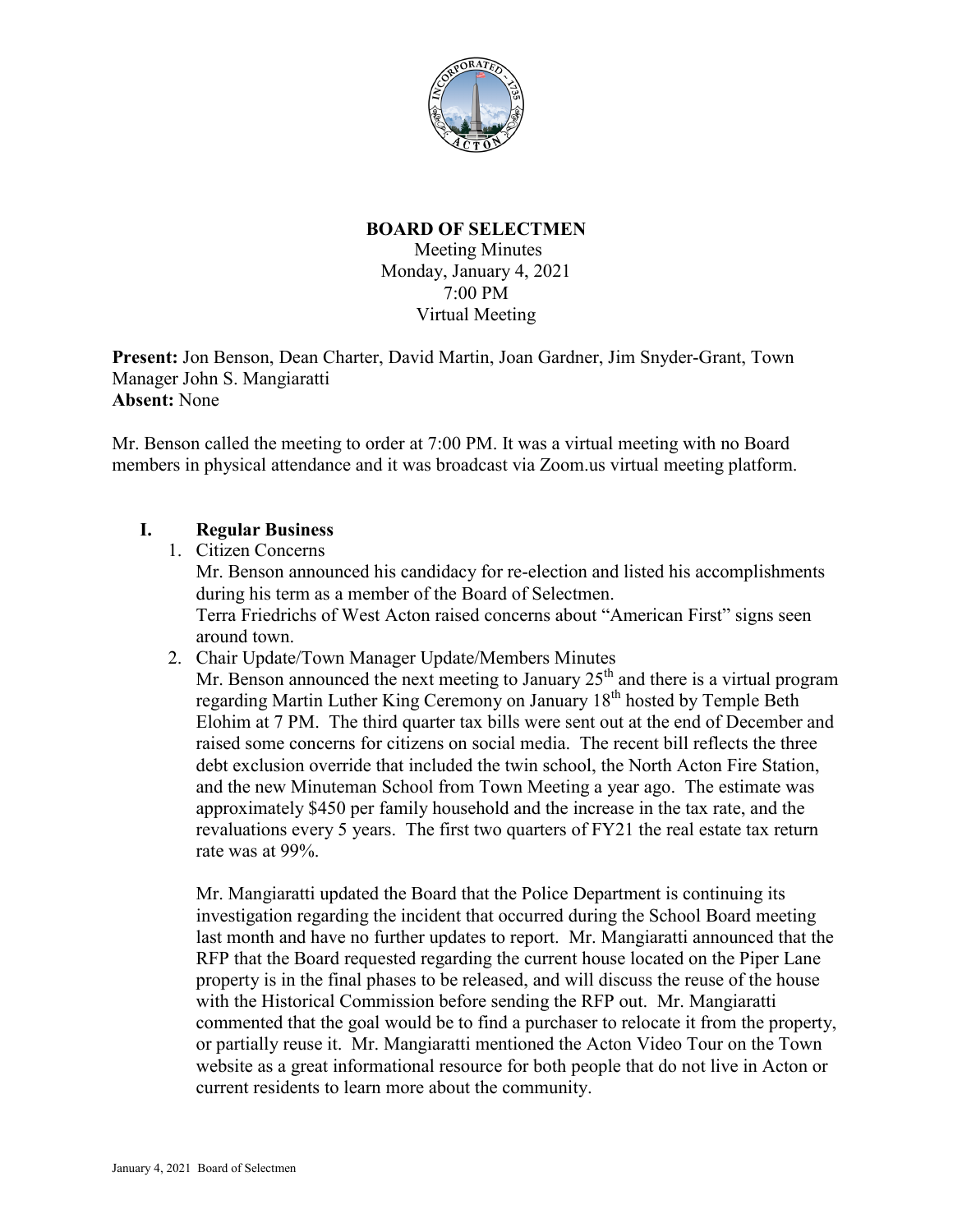

Mr. Snyder-Grant commented on the recent Climate Emergency resolution article that passed at the September Town Meeting and the most recent stimulus bill from the Federal level announcing significant energy legislation included in it. The Governor announced significant climate steps including eliminating fossil fuel cars by 2035. Charter is working with the Tree Warden on updating the Selectmen's policy on the removal of public shade trees. CPC starts the public hearings tomorrow on the applications for requests for funding from CPA funds.

# **II. New/Special Business**

**3.** 7:10 PM Amendment to Existing Traffic Rules and Orders for Stop Signs, Yield Signs, and Through Ways Hearing

Corey York, DPW Director requested to install a 5 way stop sign intersection after a recent threshold study at Liberty Street northbound at Stow Street, Martin Street both approaches at Stow Street, Stow Street eastbound at Liberty Street, and Stow Street westbound at Martin Street. The proposal would be to also install "Stop Ahead" signs to warn drivers of an upcoming stop sign on each road.

**Ms. Gardner moved to close the hearing, seconded by Mr. Martin. Mr. Martin called roll:**

**Mr. Snyder-Grant – aye Ms. Gardner – aye Mr. Charter – aye Mr. Benson – aye Mr. Martin – aye The Board voted 5-0, the motion carried.**

**Ms. Gardner moved seconded by Mr. Martin to approve that the traffic rules and orders adopted by the Board of Selectmen under date of September 22, 2014, are hereby amended by adding to Article VII, Section 7-11 (Stop Signs, Yield Signs, Through Ways) the following new stop sign locations: Liberty Street northbound at Stow Street, Martin Street both approaches at Stow Street, Stow Street eastbound at Liberty Street, and Stow Street westbound at Martin Street.**

**Mr. Martin called roll: Mr. Snyder-Grant – aye Ms. Gardner – aye Mr. Benson – aye Mr. Charter – aye**

**Mr. Martin – aye**

**The Board voted 5-0, the motion carried**

# 4. COVID Response Update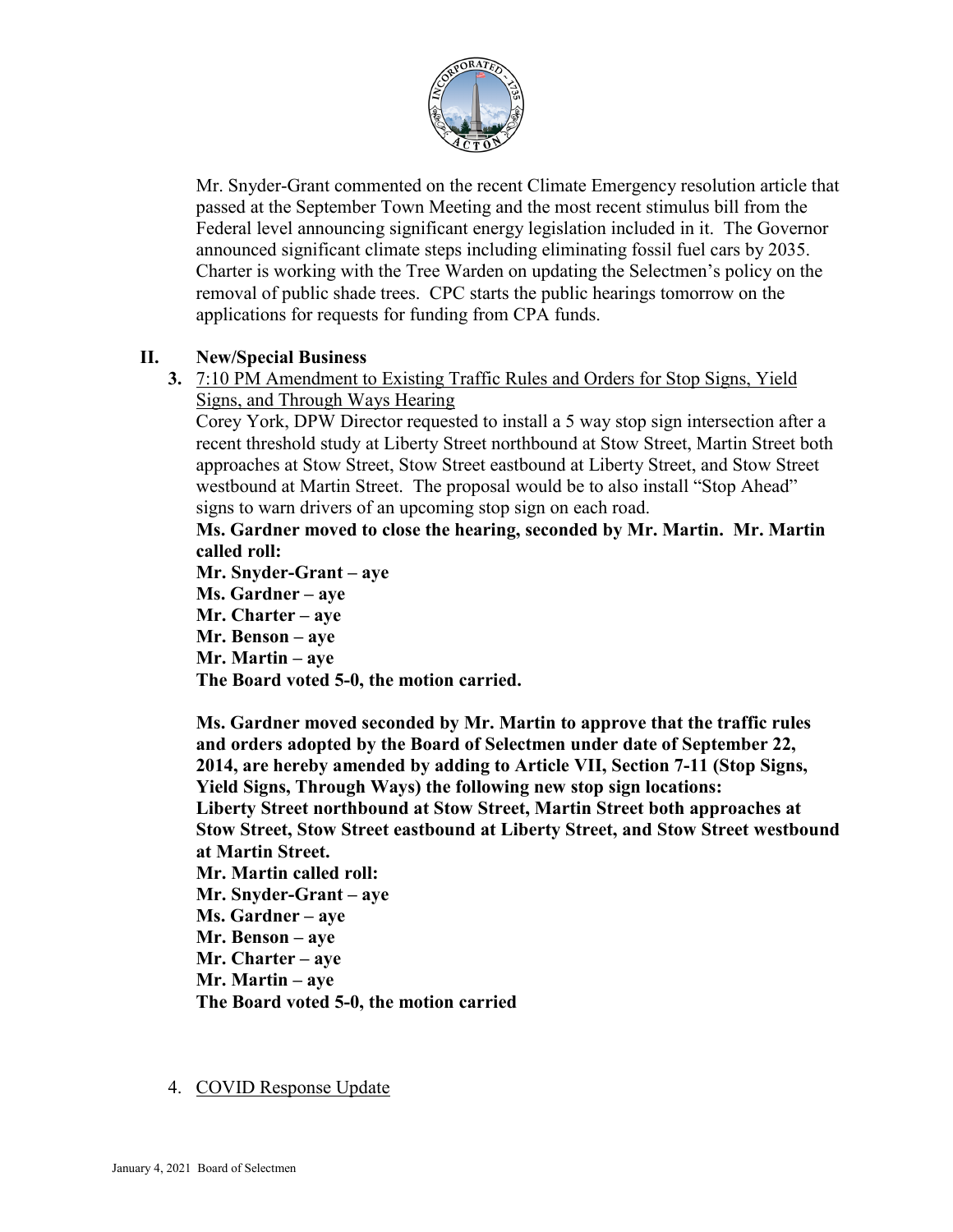

Mr. Mangiaratti informed the Board of an increase in new COVID cases since the end of December. There are 49 residents currently in isolation, and a total of 544 confirmed cases in town. The town's first responders are scheduled to receive their first of a two part vaccination series next week in conjunction with the Nashoba Board of Health.

5. Board to Approve Request for 50% Reduction in Automated Amusement Devices from 50 to 25 from Acton Bowladrome due to COVID Restrictions Mr. Mangiaratti informed the Board that the owner of Acton Bowladrome is requesting to reduce the number of automated amusement devices due to COVID restrictions in place to decrease the total amount owed on his license for 2021. **Ms. Gardner moved to approve request for 50% reduction in automated amusement devices from 50 to 25, seconded by Mr. Martin. Mr. Martin called roll:**

**Mr. Snyder-Grant – aye Ms. Gardner – aye Mr. Benson – aye Mr. Charter – aye Mr. Martin – aye The Board voted 5-0, the motion carried**

6. Discuss Proposed Active Bystander Training

Mr. Benson explained that the Board received a letter from Sarah Coletti, Chair of Na'aseh, Social Justice Committee of Congregation Beth Elohim urging the Board to provide a form of Active Bystander Training program in town. Mr. Mangiaratti reached out to the organization to obtain more information on what companies or people provide this type of training. Currently there is an internal working group that provides diversity training to town staff annually, and will be having staff training in February. Mr. Mangiaratti offered to the Board to hold a second training geared more towards volunteers on Board and Committees. Board members supported holding diversity training for members of all Boards and Committees. Board members requested the Town Manager further research holding Active Bystander training.

7. Discussion of the Response for Proposals for the Surplus Property Located at 3 School Street

Mr. Mangiaratti updated the Board regarding the surplus property located at 3 School Street. An RFP went out last winter, and the one submittal was not favorable financially-wise, a second proposal went out a few weeks ago with one return from Habitat for Humanity proposing an affordable housing unit. Mr. Mangiaratti discussed with the Board to consider postponing any approval of the RFP as there will be another RFP shortly regarding item 8 on the agenda and to possibly consider both RFP proposals simultaneously. The Board agreed with Mr. Mangiaratti's request.